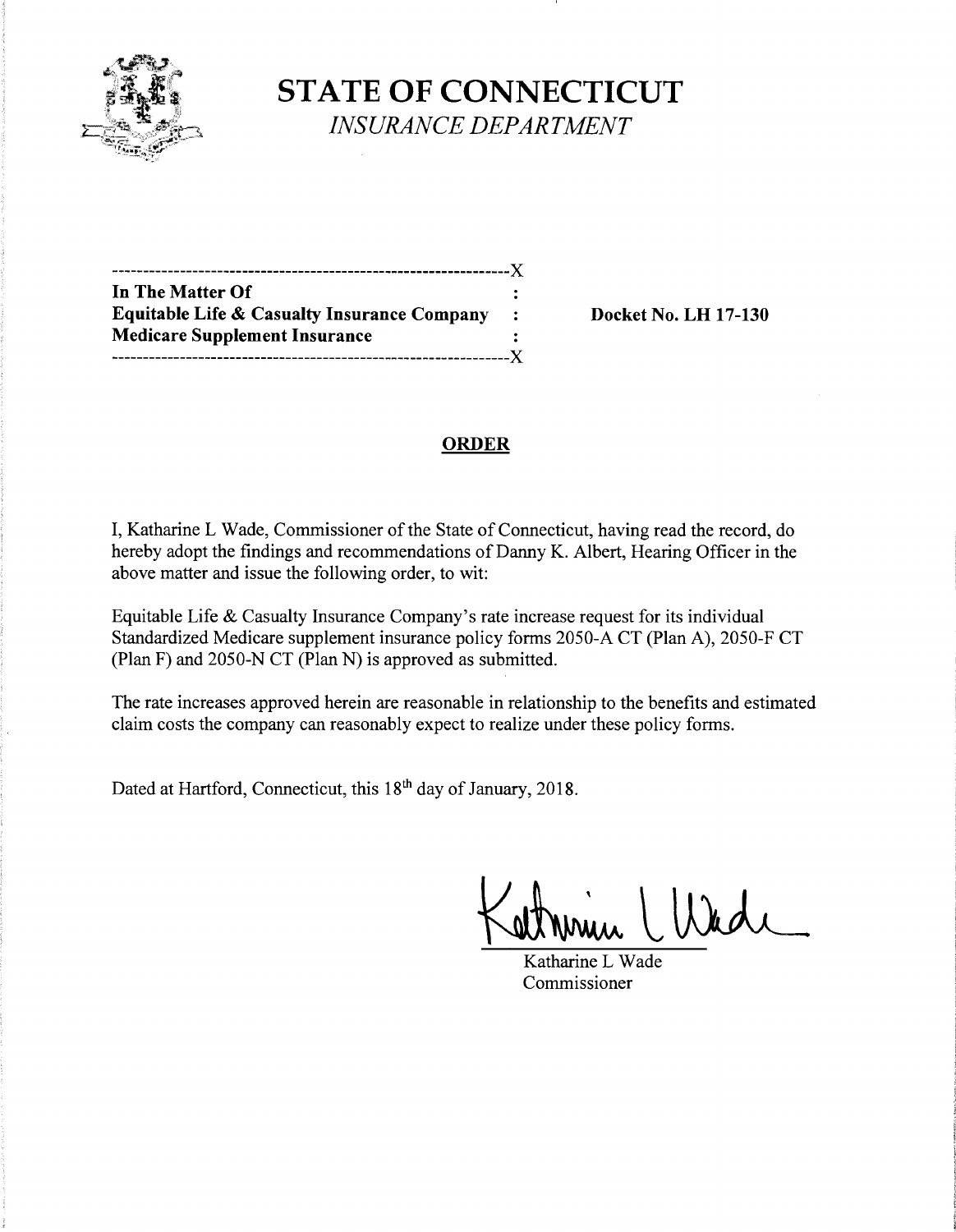

**STATE OF CONNECTICUT**  *INSURANCE DEPARTMENT* 

| -----------------------------------                    |  |
|--------------------------------------------------------|--|
| In The Matter Of                                       |  |
| <b>Equitable Life &amp; Casualty Insurance Company</b> |  |
| <b>Medicare Supplement Insurance</b>                   |  |
|                                                        |  |

**Example 20 Ext** No. LH 17-130

## **PROPOSED FINAL DECISION**

## **I. INTRODUCTION**

The Insurance Commissioner of the State of Connecticut is empowered to review rates charged for individual and group Medicare supplement policies sold to any resident of this State who is eligible for Medicare. The source for this regulatory authority is contained in Chapter 700c and Section 38a-495a of the Connecticut General Statutes.

After due notice, a hearing was held at the Insurance Department in Hartford, CT on Wednesday, January 3, 2018, to consider whether or not the rate increases requested by Equitable Life & Casualty Insurance Company on its Medicare supplement insurance business should be approved.

No members from the general public attended the hearing.

No company representatives from Equitable Life & Casualty Insurance Company attended the hearing.

The hearing was conducted in accordance with the requirements of Section 38a-474, Connecticut General Statutes, the Uniform Administrative Procedures Act, Chapter 54 of Section 38a-8-1 et seq. of the Regulations of Connecticut State Agencies.

A Medicare supplement policy is a private health insurance policy sold on an individual or group basis, which provides benefits that are additional to the benefits provided by Medicare. For many years Medicare supplement policies have been highly regulated under both state and federal law to protect the interests of persons eligible for Medicare who depend on these policies to provide additional coverage for the costs of health care.

Effective December 1, 2005, Connecticut amended its program of standardized Medicare supplement policies in accordance with Section 38a-496a of the Connecticut General Statutes, and Sections 38a-495al through 38a-495a-21 ofthe Regulations of Connecticut Agencies. This program, which conforms to federal requirements, provides a "core" package of benefits known as Plan A. Insurers may also offer any one or more of eleven other plans (Plans B through N).

Effective January 1, 2006, in accordance with Section 38a-495c of the Connecticut General Statutes (as amended by Public Act 05-20) premiums for all Medicare supplement policies in the state must use community rating. Rates for Plans A through N must be computed without regard to age, gender,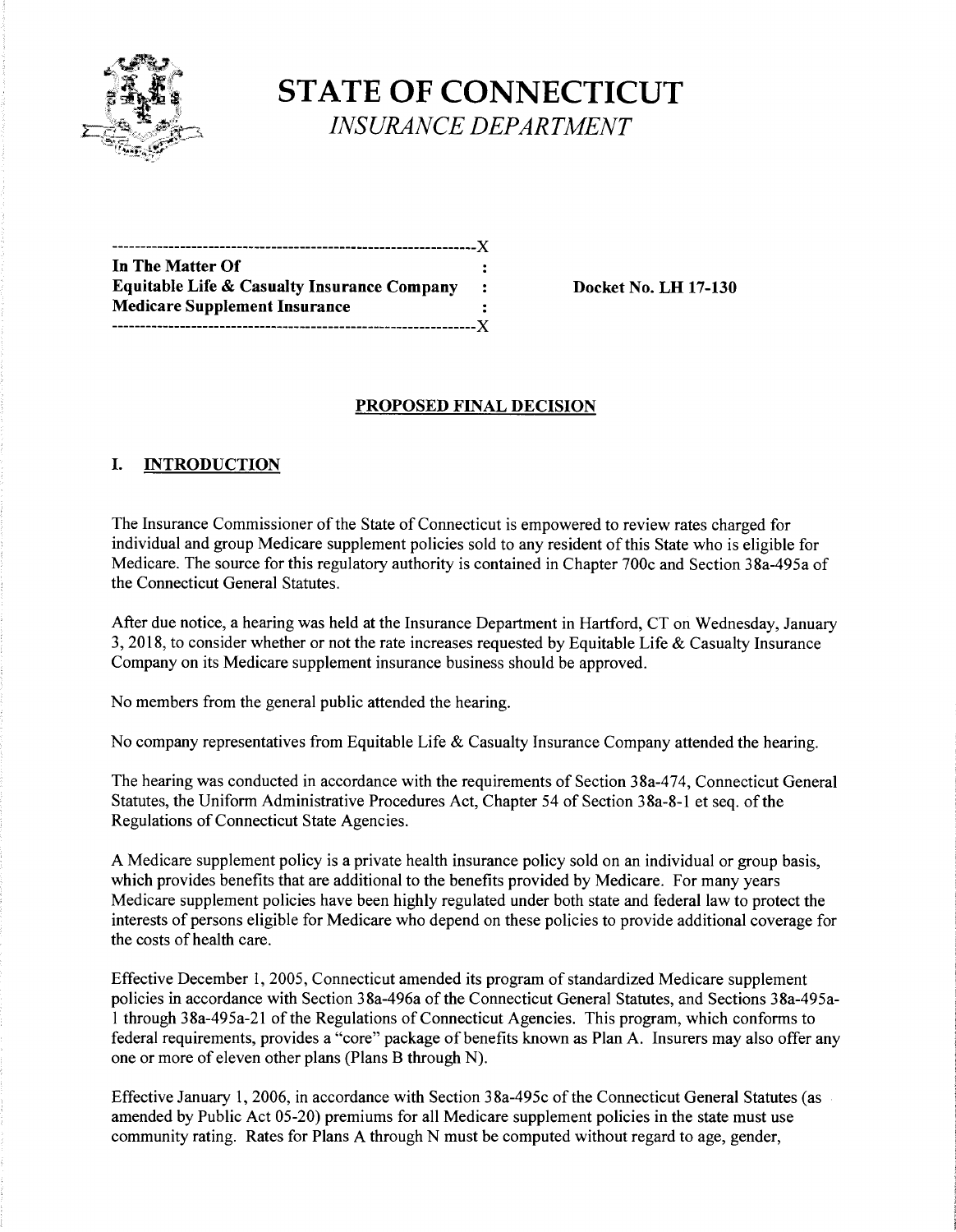previous claims history or the medical condition of any person covered by a Medicare supplement policy or certificate.

The statute provides that coverage under Plans A through N may not be denied on the basis of age, gender, previous claims history or the medical condition of any covered person. Insurers may exclude benefits for losses incurred within six months from the effective date of coverage based on a pre-existing condition.

Effective October 1, 1998, carriers that offer Plan B or Plan C must make these plans as well as Plan A, available to all persons eligible for Medicare by reason of disability.

Insurers must also make the necessary arrangements to receive notice of all claims paid by Medicare for their insureds so that supplement benefits can be computed and paid without requiring insureds to file claim forms for such benefits. This process of direct notice and automatic claims payment is commonly referred to as "piggybacking" or "crossover".

Sections 38a-495 and 38a-522 of the Connecticut General Statutes, and Section 38a-495a-10 of the Regulations of Connecticut Agencies, state that individual and group Medicare supplement policies must have anticipated loss ratios of 65% and 75%, respectively. Under Sections 38a-495-7 and 38a-495a-10 of the Regulations of Connecticut Agencies, filings for rate increases must demonstrate that actual and expected losses in relation to premiums meet these standards, and anticipated loss ratios for the entire future period for which the requested premiums are calculated to provide coverage must be expected to equal or exceed the appropriate loss ratio standard.

Section 38a-473 of the Connecticut General Statutes provides that no insurer may incorporate in its rates for Medicare supplement policies factors for expenses that exceed 150% of the average expense ratio for that insurer's entire written premium for all lines of health insurance for the previous calendar year.

#### II. **FINDING OF FACT**

After reviewing the exhibits entered into the record of this proceeding, and utilizing the experience, technical competence and specialized knowledge ofthe Insurance Department, the undersigned makes the following findings of fact:

- 1. Equitable Life & Casualty Insurance Company has requested a 12.0% rate increase for its individual standardized Medicare supplement policy form 2050 for Plan A, a 14.0% increase for Plan F and a 12.0% increase for Plan N.
- 2. There are two policies in-force in Connecticut and 55,978 nationwide as of 9/30/17.
- 3. The last rate increase approved, for Plan A was 12.0%, for Plan F was 15.0% and for Plan N was 12.0%, all in December of 2016.
- 4. Equitable Life certified that their expense factor is in compliance with section 38a-473, C.G.S.
- 5. Equitable Life has conformed to subsection (e) of section 38a-495c, C.G.S. regarding the automatic claim processing.
- 6. According to Equitable Life the proposed rates are designed to satisfy a loss ratio of 65%.